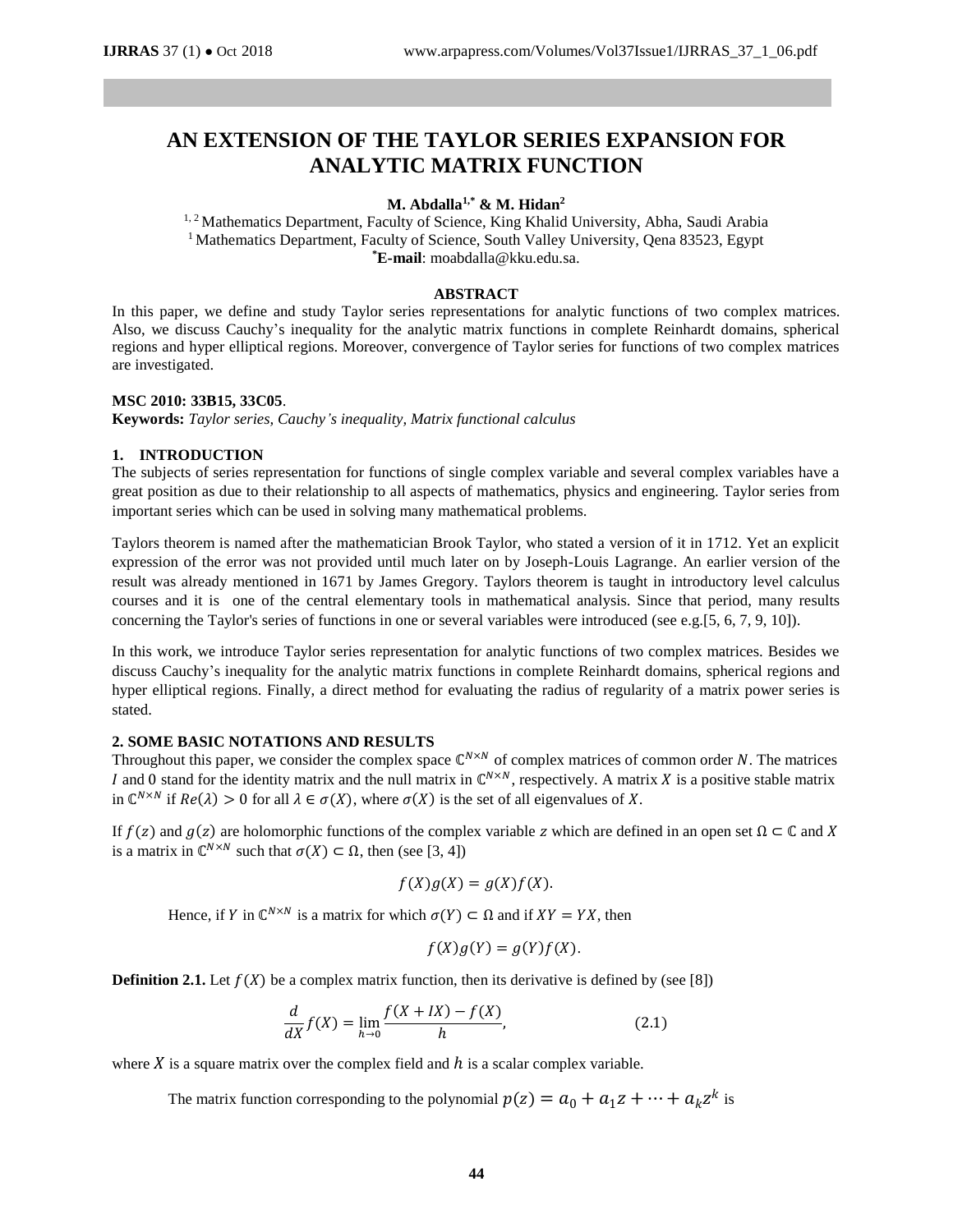$$
p(z) = a_0 I + \dots + a_k A^k.
$$
 (2.2)

Suppose now that the Taylor series of the scalar function  $f$  is convergent for expansion point  $v$ :

$$
f(z) = \sum_{s=0}^{\infty} \frac{f^{(s)}(v)}{s!} (z - v)^s.
$$
 (2.3)

If we generalize polynomials using (2, 2), the matrix generalization of  $(z - v)^s$  is  $(A - vI)^s$ . Therefore, in complete analogy with the polynomial matrix function (2, 2) we can define the matrix function via a Taylor series. The following definition is the matrix generalization of (2, 2) and (2, 3).

**Definition 2.2.** [4] The Taylor definition with expansion point  $v \in \mathbb{C}$  of the matrix function associated with  $f(z)$  is given by

$$
f(A) = \sum_{s=0}^{\infty} \frac{f^{(s)}(v)}{s!} (A - vI)^s.
$$
 (2.4)

This definition is valid for functions with convergent matrix-valued Taylor series, which turns out to be the case if the function is analytic in sufficiently large domain. This is illustrated in the following theorem. In particular, a consequence of the following result is that (2. 4) is well-defined if the scalar-valued function is analytic in the complex plane.

**Theorem 2.1.** (convergence of Taylor definition [4]). Suppose  $f(z)$  is analytic in  $\overline{D}(v, r)$  and suppose  $r > ||A -$ Iv||. Then, with definition (2, 4) of  $f(A)$  and  $\gamma := \frac{\|A - Iv\|}{\sigma}$  $\frac{270}{r}$  < 1, there exists a constant Kindependent of N such that

$$
\left\| f(A) - \sum_{s=0}^{N} \frac{f^{(s)}(v)}{s!} (A - Iv)^s \right\| < K\gamma^N \to 0 \text{ as } N \to \infty
$$

#### **3. TAYLOR SERIES FOR FUNCTIONS OF TWO COMPLEX MATRICE**

In this section, we establish Taylor series representation for the analytic functions of two complex matrices by the following theorem:

**Theorem 3.1.** Let  $f(X_1, X_2)$  be analytic function of the two complex matrices  $X_1 = [f_{ij}(z_1)]$  and  $X_2 = [f_{ij}(z_2)]$  in the domain  $D = D_1 \times D_2$  then

$$
f(X_1, X_2) = \sum_{n_1, n_2=0}^{\infty} A_{n_1, n_2} (z_1 - a_1)^{n_1} (z_2 - a_2)^{n_2}
$$
 (3.1)

Where  $A_{n_1,n_2}$  is matrix coefficients given by

$$
A_{n_1,n_2} = \left(\frac{1}{2\pi i}\right)^2 \oint_{\Gamma_1} \oint_{\Gamma_2} \frac{f(Y_1, Y_2)}{(w_1 - a_1)^{n_1+1}(w_2 - a_2)^{n_2+1}} dw_1 dw_2
$$
  
= 
$$
\frac{d^{n_1+n_2}}{dw_1^{n_1} dw_2^{n_2}} \frac{f(Y_1, Y_2)}{n_1! n_2!} \bigg|_{w_1 = a_1, w_2 = a_2}; n_1, n_2 = 0, 1, ...,
$$

 $Γ_1$  and  $Γ_2$  are a simple closed contour containing  $a_1$ ,  $a_2$ ,  $z_1$  and  $z_2$  lie in the domain D.

Proof. From the Cauchy's integral formula for functions of several complex matrices in [1, 2], we have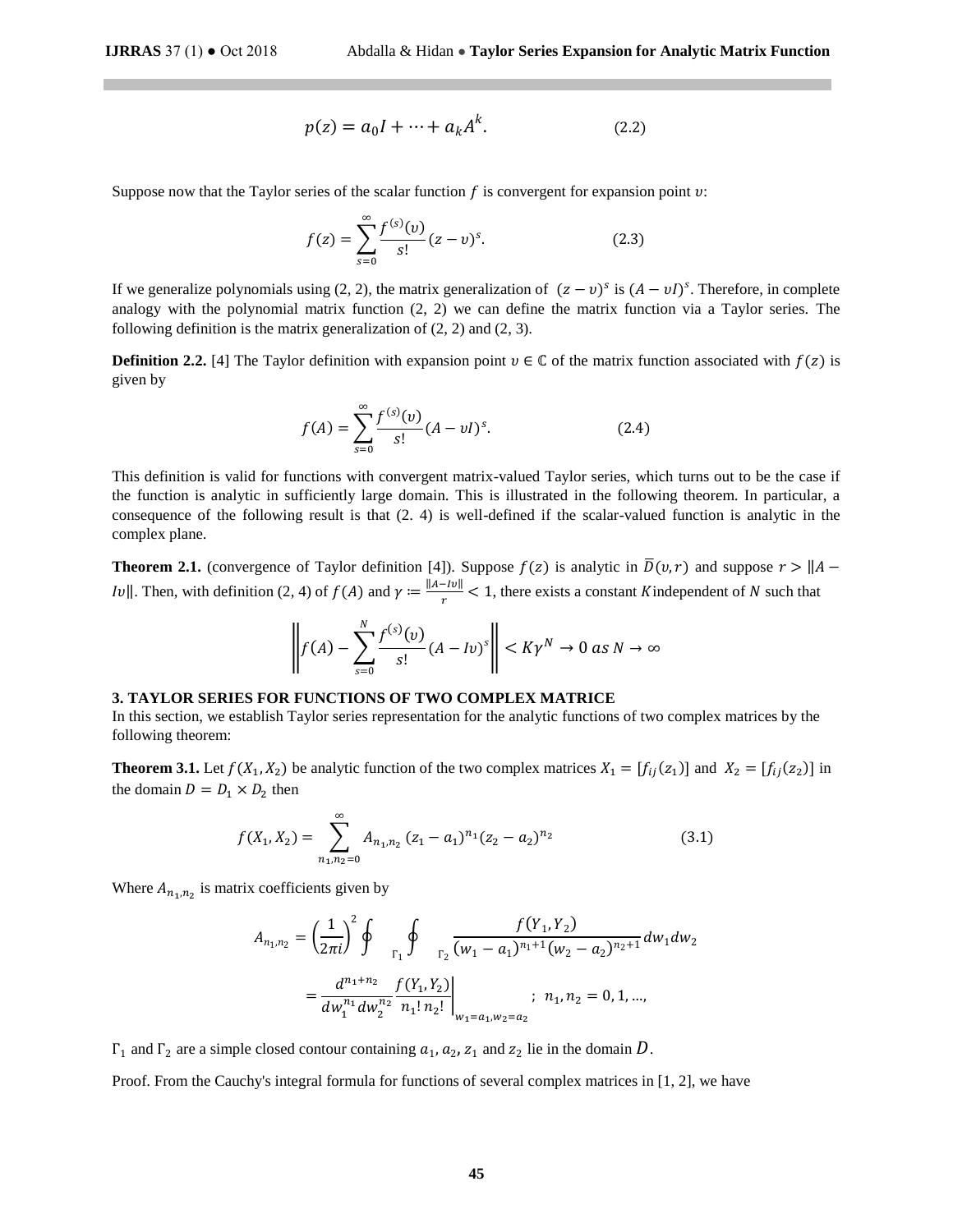$\mathcal{L}^{\text{max}}_{\text{max}}$  , where  $\mathcal{L}^{\text{max}}_{\text{max}}$ 

$$
f(X_1, X_2) = \left(\frac{1}{2\pi i}\right)^2 \oint_{\Gamma_1} \oint_{\Gamma_2} \frac{f(Y_1, Y_2)}{(w_1 - z_1)(w_2 - z_2)} dw_1 dw_2
$$
  
=  $\frac{1}{2\pi i} \oint_{\Gamma_1} \left\{ \frac{1}{2\pi i} \oint_{\Gamma_2} \frac{f(Y_1, Y_2)}{(w_1 - z_1)(w_2 - z_2)} dw_1 \right\} dw_2$ 

Where  $X_1 = [f_{ij}(z_1)], X_2 = [f_{ij}(z_2)], Y_1 = [f_{ij}(w_1)]$  and  $Y_2[f_{ij}(w_2)].$ 

Now, we can written

$$
\frac{1}{w_1 - z_1} = \frac{1}{(w_1 - a_1) - (z_1 - a_1)} = \frac{1}{(w_1 - a_1) \left[1 - \frac{z_1 - a_1}{w_1 - a_1}\right]},
$$
  

$$
\frac{1}{w_1 - z_1} = \frac{1}{w_1 - a_1} \left[1 + \frac{z_1 - a_1}{w_1 - a_1} + \dots + \left(\frac{z_1 - a_1}{w_1 - a_1}\right)^{n_1 - 1} + \frac{\left(\frac{z_1 - a_1}{w_1 - a_1}\right)^{n_1}}{1 - \frac{z_1 - a_1}{w_1 - a_1}}\right]
$$

$$
= \sum_{r_1 = 0}^{n_1 - 1} \frac{(z_1 - a_1)^{r_1}}{(w_1 - a_1)^{r_1 + 1}} + \frac{\left(\frac{z_1 - a_1}{w_1 - a_1}\right)^{n_1}}{w_1 - z_1}.
$$

Similary, we find that

$$
\frac{1}{w_2 - z_2} = \frac{1}{(w_2 - a_2) - (z_2 - a_2)} = \frac{1}{(w_2 - a_2) \left[1 - \frac{z_2 - a_2}{w_2 - a_2}\right]},
$$
  

$$
\frac{1}{w_2 - z_2} = \frac{1}{w_2 - a_2} \left[1 + \frac{z_2 - a_2}{w_2 - a_2} + \dots + \left(\frac{z_2 - a_2}{w_2 - a_2}\right)^{n_2 - 1} + \frac{\left(\frac{z_2 - a_2}{w_2 - a_2}\right)^{n_2}}{1 - \frac{z_2 - a_2}{w_2 - a_2}}\right]
$$

$$
= \sum_{r_2=0}^{n_2 - 1} \frac{(z_2 - a_2)^{r_2}}{(w_2 - a_2)^{r_2 + 1}} + \frac{\left(\frac{z_2 - a_2}{w_2 - a_2}\right)^{n_2}}{w_2 - z_2}.
$$

Therefor, we have

$$
\frac{1}{(w_1 - z_1)(w_2 - z_2)} = \left[ \sum_{r_1=0}^{n_1-1} \frac{(z_1 - a_1)^{r_1}}{(w_1 - a_1)^{r_1+1}} + \frac{\left(\frac{z_1 - a_1}{w_1 - a_1}\right)^{n_1}}{w_1 - z_1} \right] \left[ \sum_{r_2=0}^{n_2-1} \frac{(z_2 - a_2)^{r_2}}{(w_2 - a_2)^{r_2+1}} + \frac{\left(\frac{z_2 - a_2}{w_2 - a_2}\right)^{n_2}}{w_2 - z_2} \right]
$$
\n
$$
= \sum_{r_1=0}^{n_1-1} \sum_{r_2=0}^{n_2-1} \frac{(z_1 - a_1)^{r_1}}{(w_1 - a_1)^{r_1+1}} \cdot \frac{(z_2 - a_2)^{r_2}}{(w_2 - a_2)^{r_2+1}}
$$
\n
$$
+ \sum_{r_1=0}^{n_1-1} \frac{(z_1 - a_1)^{r_1}}{(w_1 - a_1)^{r_1+1}} \cdot \frac{\left(\frac{z_2 - a_2}{w_2 - a_2}\right)^{n_2}}{w_2 - z_2}
$$
\n
$$
+ \sum_{r_2=0}^{n_2-1} \frac{(z_2 - a_2)^{r_2}}{(w_2 - a_2)^{r_2+1}} \cdot \frac{\left(\frac{z_1 - a_1}{w_1 - a_1}\right)^{n_1}}{w_1 - z_1}
$$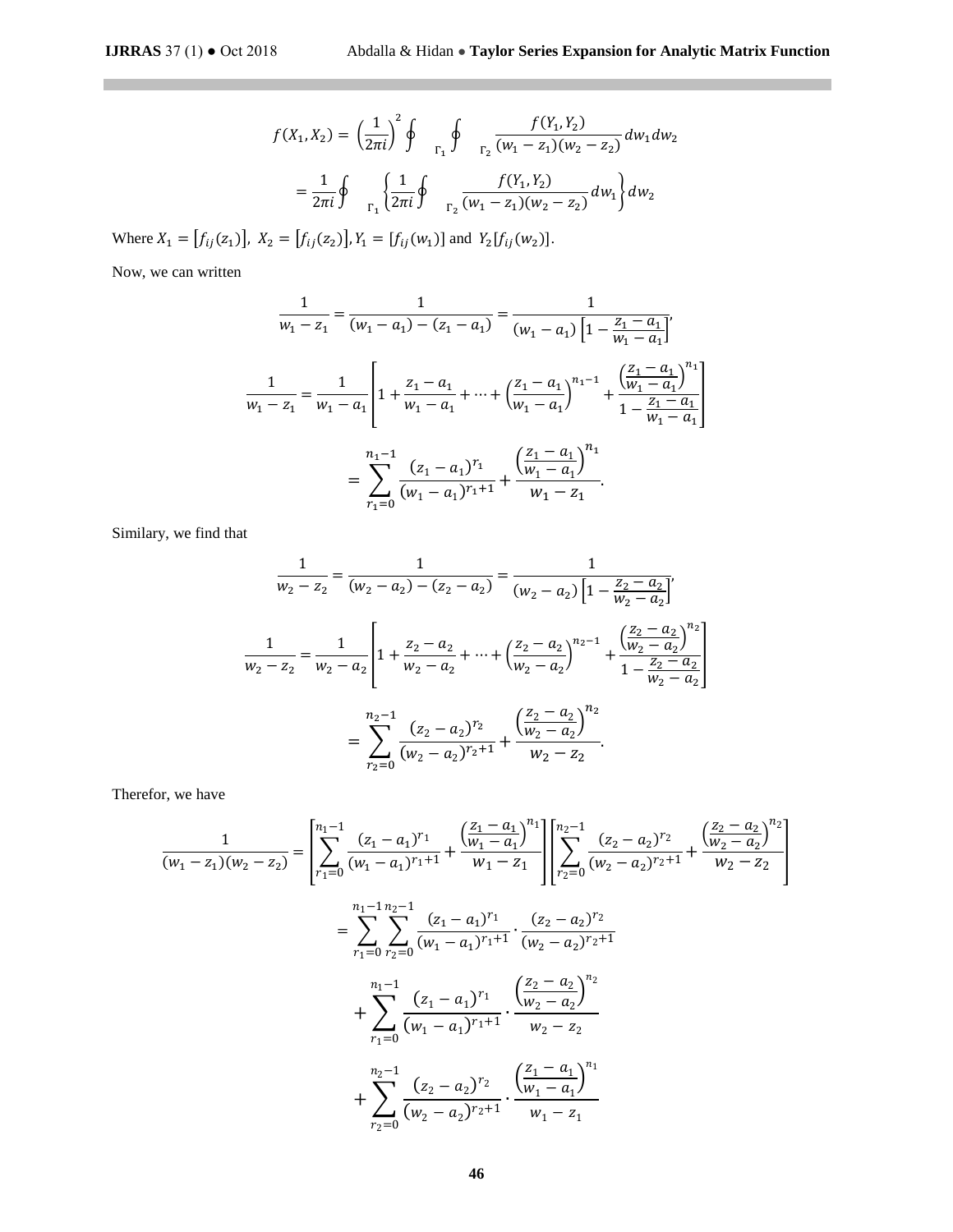$$
+\frac{\left(\frac{z_1-a_1}{w_1-a_1}\right)^{n_1}}{w_1-z_1}\cdot\frac{\left(\frac{z_2-a_2}{w_2-a_2}\right)^{n_2}}{w_2-z_2}
$$

Thus,

 $\mathbb{R}^n$ 

$$
f(X_1, X_2) = \sum_{r_1=0}^{n_1-1} \sum_{r_2=0}^{n_2-1} \frac{f^{r_1, r_2}(A_1, A_2)}{r_1! r_2!} (z_1 - a_1)^{r_1} (z_2 - a_2)^{r_2}
$$
  
+ 
$$
\sum_{r_1=0}^{n_1-1} \frac{(z_1 - a_1)}{r_1!} \cdot \frac{1}{2\pi i} \oint_{\Gamma_1} \frac{\left(\frac{z_2 - a_2}{w_2 - a_2}\right)^{n_2}}{\frac{w_2 - a_2}{w_2 - a_2}} f^{r_1, 0}(A_1, Y_2) dw_2
$$
  
+ 
$$
\sum_{r_2=0}^{n_2-1} \frac{(z_2 - a_2)}{r_2!} \cdot \frac{1}{2\pi i} \oint_{\Gamma_2} \frac{\left(\frac{z_1 - a_1}{w_1 - a_1}\right)^{n_1}}{\frac{w_1 - a_1}{w_1 - a_1}} f^{0, r_2}(Y_1, A_1) dw_1
$$
  
+ 
$$
\left(\frac{1}{2\pi i}\right)^2 \oint_{\Gamma_1} \oint_{\Gamma_2} \frac{\left(\frac{z_1 - a_1}{w_1 - a_1}\right)^{n_1}}{\frac{w_1 - a_1}{w_1 - a_1}} \cdot \frac{\left(\frac{z_2 - a_2}{w_2 - a_2}\right)^{n_2}}{\frac{w_2 - z_2}{w_2 - a_2}} f(Y_1, Y_2) dw_1 dw_2
$$

$$
f(X_1, X_2) = \sum_{r_1=0}^{n_1-1} \sum_{r_2=0}^{n_2-1} A_{r_1, r_2} (z_1 - a_1)^{r_1} (z_2 - a_2)^{r_2} + \alpha_{n_1, n_2} + \beta_{n_1, n_2} + \gamma_{n_1, n_2}
$$
(3.2)  

$$
A_{r_1, r_2} = \left(\frac{1}{2\pi i}\right)^2 \oint_{\Gamma_1} \oint_{\Gamma_2} \frac{f(X_1, X_2)}{(w_1 - a_1)^{r_1+1} (w_2 - a_2)^{r_2+1}} dw_1 dw_2
$$

$$
= \frac{d^{r_1+r_2}}{dw_1^{r_1} dw_2^{r_2}} \frac{f(Y_1, Y_2)}{r_1! r_2!} \bigg|_{w_1 = a_1, w_2 = a_2}; r_1, r_2 = 0, 1, 2, ...,
$$

$$
\alpha_{n_1, n_2} = \sum_{r_1=0}^{n_1-1} \frac{(z_1 - a_1)}{r_1!} \cdot \frac{1}{2\pi i} \oint_{\Gamma_1} \frac{\left(\frac{z_2 - a_2}{w_2 - a_2}\right)^{n_2}}{w_2 - z_2} f^{r_1, 0}(A_1, Y_2) dw_2
$$

$$
\beta_{n_1, n_2} = \sum_{r_2=0}^{n_2-1} \frac{(z_2 - a_2)}{r_2!} \cdot \frac{1}{2\pi i} \oint_{\Gamma_2} \frac{\left(\frac{z_1 - a_1}{w_1 - a_1}\right)^{n_1}}{w_1 - z_1} f^{0, r_2}(Y_1, A_1) dw_1
$$

$$
Y_{n_1, n_2} = \left(\frac{1}{2\pi i}\right)^2 \oint_{\Gamma_1} \oint_{\Gamma_2} \frac{\left(\frac{z_1 - a_1}{w_1 - a_1}\right)^{n_1}}{w_1 - z_1} \cdot \frac{\left(\frac{z_2 - a_2}{w_2 - a_2}\right)^{n_2}}{w_2 - z_2} f(Y_1, Y_2) dw_1 dw_2.
$$
(3.2)

As  $n_1$  and  $n_2$  tends infinity then  $|\alpha_{n_1,n_2}|, |\beta_{n_1,n_2}|$  and  $|\gamma_{n_1,n_2}|$  tends to zero

Taking limit as  $n_1$ ,  $n_2 \rightarrow \infty$  in (3. 2) we get

$$
f(X_1, X_2) = \sum_{n_1, n_2}^{\infty} A_{n_1, n_2} (z_1 - a_1)^{n_1} (z_2 - a_2)^{n_2}
$$
 (3.3)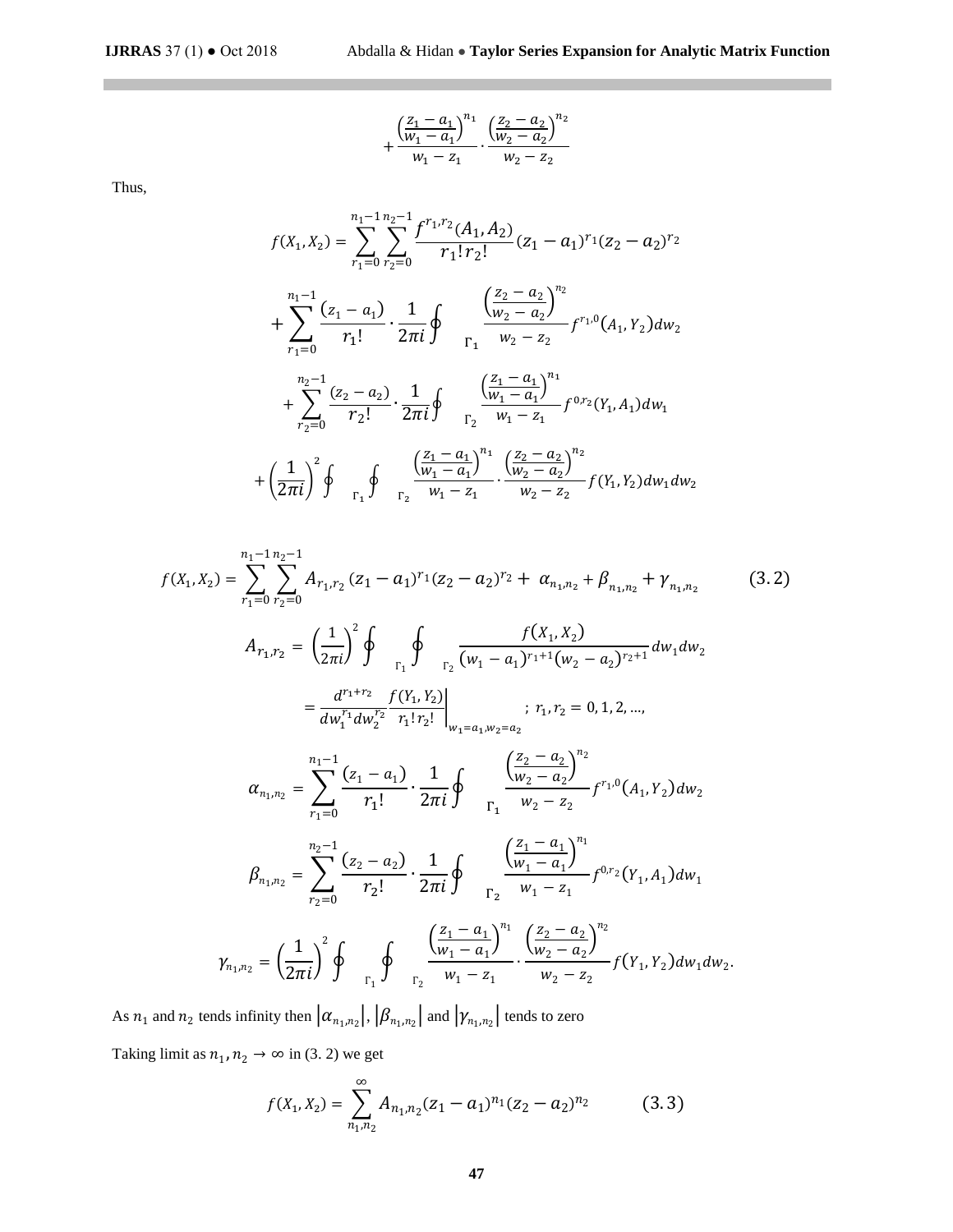Where

$$
A_{n_1,n_2} = \left(\frac{1}{2\pi i}\right)^2 \oint_{\Gamma_1} \oint_{\Gamma_2} \frac{f(X_1, X_2)}{(w_1 - a_1)^{n_1+1}(w_2 - a_2)^{n_2+1}} dw_1 dw_2
$$
  
= 
$$
\frac{d^{n_1+n_2}}{dw_1^{n_1}dw_2^{n_2}} \frac{f(Y_1, Y_2)}{n_1! n_2!} \Big|_{w_1 = a_1, w_2 = a_2}; n_1, n_2 = 0, 1, 2, ...,
$$

Remark 3.1. This is called the Taylor series for the analytic functions of two complex matrices and at  $a_1 = 0, a_2 =$ 0 it's also called the Maclaurin's series.

## **4. CAUCHY'S INEQUALITY**

In this section, we discuss Cauchy's inequality for the analytic matric function  $f(X_1, X_2)$  in complet Reinhardt domains, spherical regions and hyperelliptical regions. Suppose that

$$
f(X_1, X_2) = \sum_{n_1, n_2}^{\infty} A_{n_1, n_2} (z_1 - a_1)^{n_1} (z_2 - a_2)^{n_2},
$$

Where

$$
A_{n_1,n_2} = \left(\frac{1}{2\pi i}\right)^2 \oint_{\Gamma_1} \oint_{\Gamma_2} \frac{f(X_1, X_2)}{(w_1 - a_1)^{n_1+1}(w_2 - a_2)^{n_2+1}} dw_1 dw_2
$$
  
= 
$$
\frac{1}{n_1! n_2!} \left\{ \frac{\partial^{n_1+n_2}}{\partial w_1^{n_1+1} \partial w_2^{n_2+1}} f(Y_1, Y_2) \right\}_{(w_1, w_2) = (a_1, a_2)}; n_1, n_2 = 0, 1, 2, ...,
$$

Where  $\Gamma_1: |w_1 - a_1| = R_1$ ,  $\Gamma_2: |w_2 - a_2| = R_2$ . At  $a_1 = a_2 = 0$ , we have

$$
f(X_1, X_2) = \sum_{n_1, n_2=0}^{\infty} A_{n_1, n_2} z_1^{n_1} z_2^{n_2},
$$
 (4.1)

$$
A_{n_1,n_2} = \left(\frac{1}{2\pi i}\right)^2 \oint_{\Gamma_1} \oint_{\Gamma_2} \frac{f(Y_1, Y_2)}{w_1^{n_1+1} w_2^{n_2+1}} dw_1 dw_2
$$
  
\n
$$
= \frac{1}{n_1! n_2!} \left\{ \frac{\partial^{n_1+n_2}}{\partial w_1^{n_1} \partial w_2^{n_2}} f(Y_1, Y_2) \right\}_{(w_1, w_2) = (a_1, a_2)}
$$
  
\n
$$
[A_{n_1, n_2, ij}] = |A_{n_1, n_2}| = \left(\frac{1}{2\pi i}\right)^2 \left[ \oint_{\Gamma_1} \oint_{\Gamma_2} \frac{f(Y_1, Y_2)}{w_1^{n_1+1} w_2^{n_2+1}} dw_1 dw_2 \right]
$$
  
\n
$$
\leq \left[ \left(\frac{1}{2\pi i}\right)^2 \frac{M_{ij}(R_1, R_2)}{R_1^{n_1+1} R_2^{n_2+1}} 2\pi R_1 2\pi R_2 \right],
$$
  
\n
$$
[A_{n_1, n_2, ij}] = |A_{n_1, n_2}| \leq \left| \frac{M(R_1, R_2)}{R_1^{n_1} R_2^{n_2}} \right|
$$
(4.2)

Where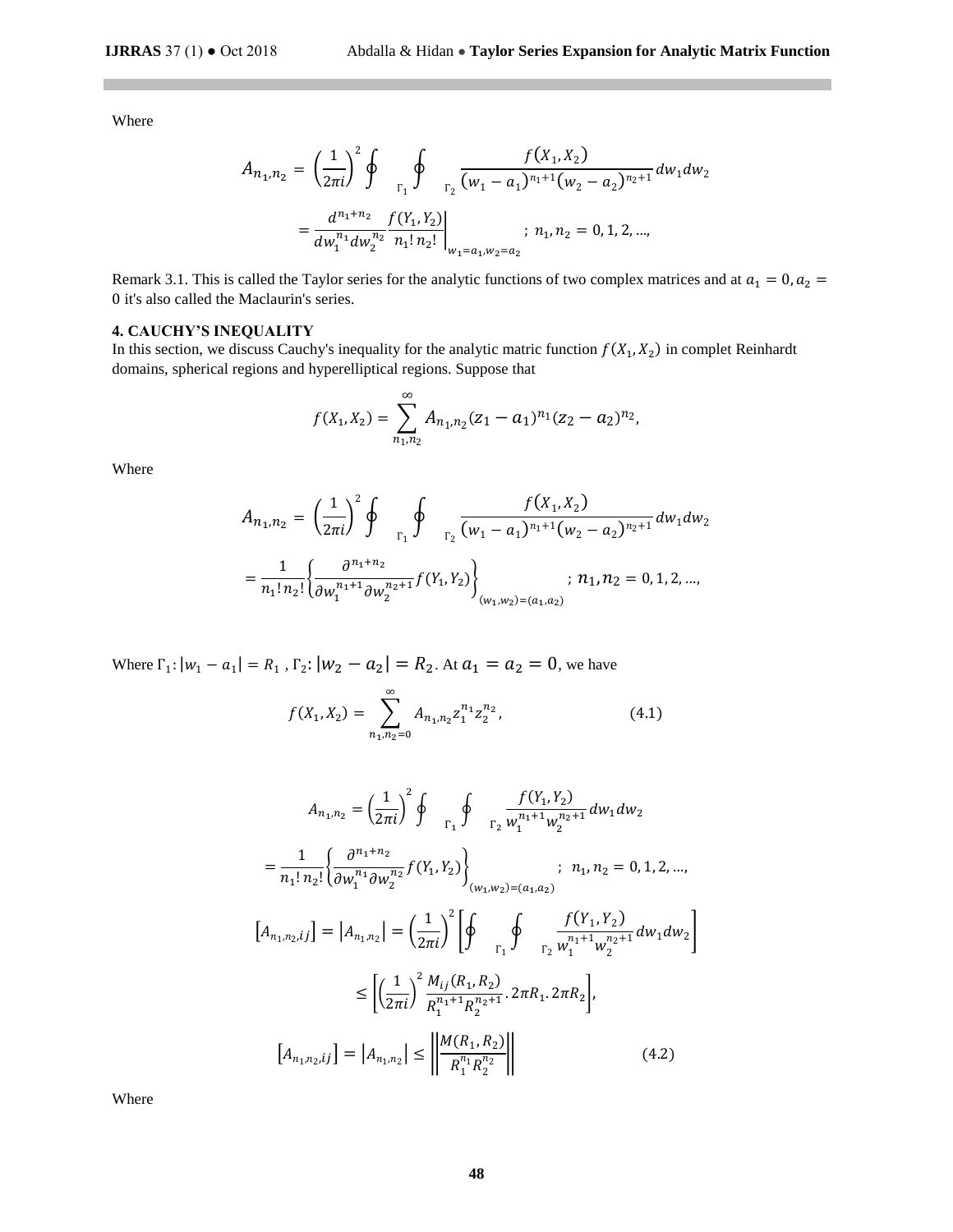$$
M(R_1, R_2) = \max_{0 \le i,j \le N} M_{ij}(R_1, R_2); \quad i,j = 1, 2, ...
$$

This inequality is called Cauchy's inequality for the matrix function  $f(X_1, X_2)$  in the closed complete Reinhardt domain  $\overline{\Gamma}_{R_1,R_2}$  of radii  $R_1 > 0$  and  $R_2 > 0$ ;

$$
\overline{\Gamma}_{R_1,R_2} = \{ (z_1, z_2) \in C^2 : |z_1| \le R_1, |z_2| \le R_2 \},\
$$

The open complete Reinhardt domain is given by

$$
\Gamma_{R_1,R_2} = \{ (z_1, z_2) \in C^2 : |z_1| < R_1, |z_2| < R_2 \},
$$

Thus, the relation (4. 2) become in the form

$$
[A_{n_1,n_2,ij}] \le \left\| \frac{M(f,\overline{\Gamma}_{R_1,R_2})}{R_1^{n_1} R_2^{n_2}} \right\|; \quad n_1, \qquad n_2 = 0, 1, 2, ... \tag{4.3}
$$

Now, if  $R_1 = Rt_1$ ,  $R_2 = Rt_2$ ;  $t_1^2 + t_2^2 = 1$ ,  $0 \le t_1$ ,  $t_2 \le 1$ , we get

$$
[A_{n_1,n_2,ij}] \le \left\| \max_{|t|=1} \frac{M(f,\overline{\Gamma}_{R_1,R_2})}{(Rt_1)^{n_1}(Rt_2)^{n_2}} \right\| = \left\| \frac{M(f,\overline{S}_R)}{R^{n_1+n_2}} \sigma_{n_1,n_2} \right\| \tag{4.4}
$$

This inequality is called Cauchy's inequality for the matrix function  $f(X_1, X_2)$  in the closed spherical region  $\bar{S}_R$  of radius  $R > 0$ ;

$$
\overline{S}_R = \left\{ (z_1, z_2) \in \mathcal{C}^2 \colon \{ |z_1|^2 + |z_2|^2 \}^{\frac{1}{2}} \le R \right\},\
$$

Where

$$
M(f, \bar{S}_R) = \max_{i,j} \cdot \max_{|t|=1} \cdot \max_{|z_1|=Rt_1, |z_2|=Rt_2} \left| \{ f(X_1, X_2) \}_{ij} \right|
$$

And

$$
\sigma_{n_1, n_2} = \max_{|t|=1} \frac{1}{t_1^{n_1} t_2^{n_2}} = \max_{t_1^2 + t_2^2} \frac{1}{t_1^{n_1} t_2^{n_2}} = \begin{cases} 1; & n_1 \text{ or } n_2 \\ \frac{(n_1 + n_2)^{\frac{n_1 + n_2}{2}}}{(n_1)^{\frac{n_1}{2}} (n_2)^{\frac{n_2}{2}}}; & n_1 \neq 0, n_2 \neq 0 \end{cases}
$$
(4.5)

At  $R_1 = \rho_1 t_1$ ,  $R_2 = \rho_2 t_2$ , we obtain Cauch's inequality for the matrix function  $f(X_1, X_2)$  in the closed hyper elliptical region  $\bar{E}_{\rho_1,\rho_2}$ in the form

$$
[A_{n_1,n_2,ij}] \le \left\| \max_{|t|=1} \frac{M\left(f,\overline{\mathbf{E}}_{\rho_1 t_1, \rho_2 t_2}\right)}{\left(\rho_1 t_1\right)^{n_1} \left(\rho_2 t_2\right)^{n_2}} \right\| = \left\| \frac{M\left(f,\overline{\mathbf{E}}_{\rho_1,\rho_2}\right)}{\rho_1^2 \rho_2^2} \sigma_{n_1,n_2} \right\|; \tag{4.6}
$$

Where

$$
\overline{E}_{\rho_1,\rho_2} = \left\{ (z_1, z_2) \in C^2 : \left\{ \frac{|z_1|^2}{\rho_1^2} + \frac{|z_2|^2}{\rho_2^2} \right\}^{\frac{1}{2}} \le 1 \right\},\
$$

And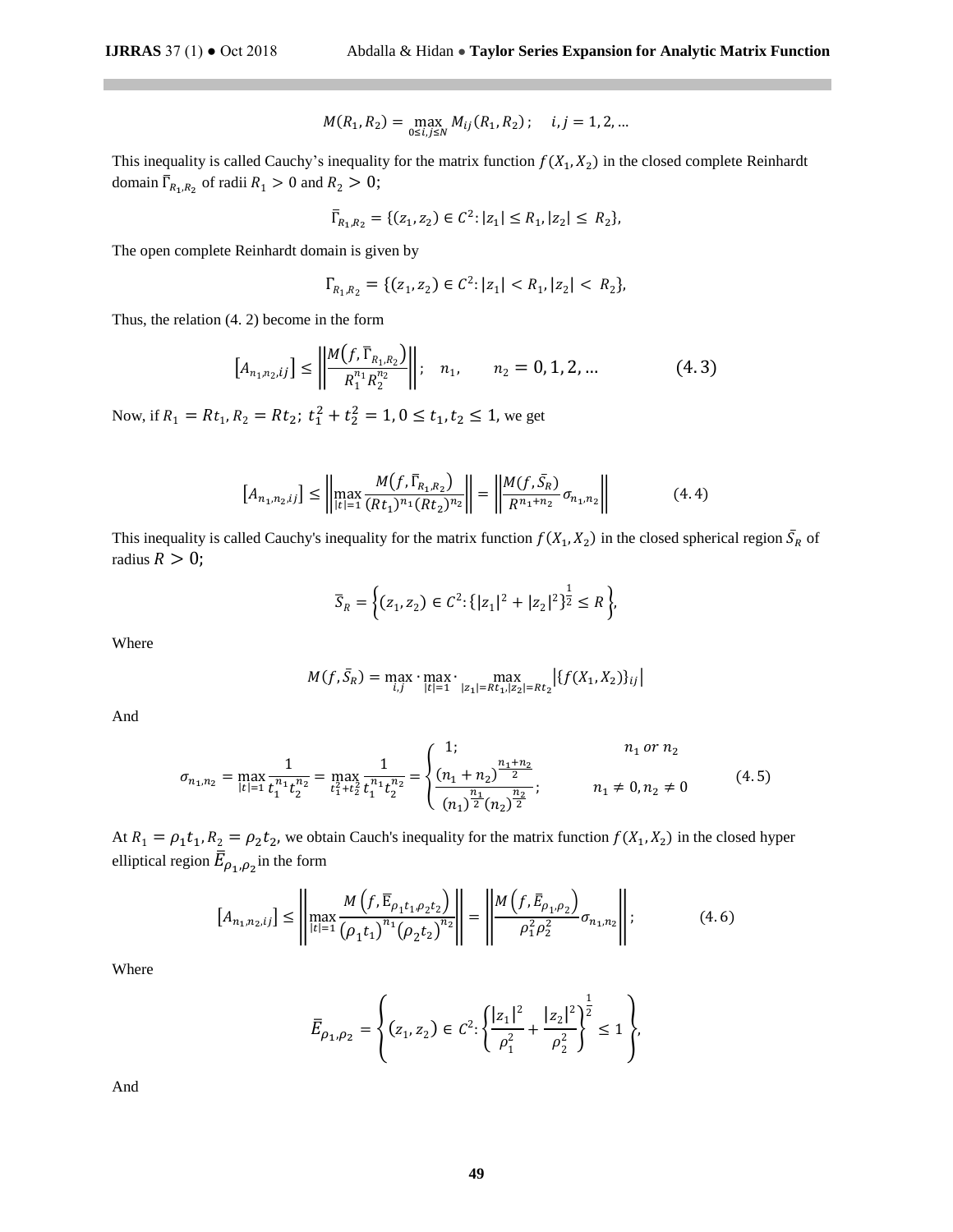$$
M(f, \overline{E}_{\rho_1 t_1, \rho_2 t_2}) = \max_{i,j} \cdot \max_{|t|=1} \cdot \max_{|z_1| = \rho_1 t_1, |z_2| = \rho_2 t_2} |f(X_1, X_2)\}_{ij}|
$$

# **5. RADUIS OF REQULARITY**

Suppose that

 $\mathbb{R}^n$ 

$$
f(X_1, X_2) = \sum_{n_1, n_2=0}^{\infty} A_{n_1, n_2} (z_1 - a_1)^{n_1} (z_2 - a_2)^{n_2},
$$
\n(5.1)

Where

$$
A_{n_1,n_2} = \left(\frac{1}{2\pi i}\right)^2 \oint_{\Gamma_1} \oint_{\Gamma_2} \frac{f(Y_1, Y_2)}{(w_1 - a_1)^{n_1+1}(w_2 - a_2)^{n_2+1}} dw_1 dw_2
$$
  
=  $\frac{1}{n_1! n_2!} \left\{\frac{\partial^{n_1+n_2}}{\partial w^{n_1} \partial w^{n_2}} f(Y_1, Y_2) \right\}_{(w_1, w_2) = (a_1, a_2)}$ ;  $n_1, n_2 = 0, 1, 2, ...$ 

When  $a_1 = a_2 = 0$ , we have

$$
f(X_1, X_2) = \sum_{n_1, n_2=0}^{\infty} A_{n_1, n_2} z_1^{n_1} z_2^{n_2},
$$
(5.2)  

$$
A_{n_1, n_2} = \left(\frac{1}{2\pi i}\right)^2 \oint_{\Gamma_1} \oint_{\Gamma_2} \frac{f(Y_1, Y_2)}{w_1^{n_1+1} + w_2^{n_2+1}} dw_1 dw_2 =
$$

$$
= \frac{1}{n_1! n_2!} \left\{ \frac{\partial^{n_1+n_2}}{\partial w^{n_1} \partial w^{n_2}} f(Y_1, Y_2) \right\}_{(w_1, w_2) = (a_1, a_2)}, \quad n_1, n_2 = 0, 1, 2, \dots,
$$

Wesay that the matrix function  $f(X_1, X_2)$  is convergent if  $||f(X_1, X_2)||$  converges. Therefor, we will investigate the convergence of  $||f(X_1, X_2)||$ .

Let  $R_1$  be any positive number such that  $R_1 < R$ , and let us consider the series

$$
||f(X_1, X_2)|| \le \sum_{n_1, n_2=0}^{\infty} ||U_{n_1, n_2}||,
$$
\n(5.3)

Where

$$
||U_{n_1,n_2}|| = ||A_{n_1,n_2}|| \left\{ \max_{\overline{S}_{R_1}} |z_1^{n_1} z_2^{n_2}| \right\}.
$$

We will use the relation due to Abdalla [1], in the form:

$$
\max_{\overline{S}_{R_1}} |z_1^{n_1} z_2^{n_2}| = \frac{R_1^{n_1+n_2}}{\sigma_{n_1,n_2}}; n_1, n_2 \ge 0.
$$

Thus, it follows that

$$
||U_{n_1,n_2}|| = ||A_{n_1,n_2}|| \frac{R_1^{n_1+n_2}}{\sigma_{n_1,n_2}}.
$$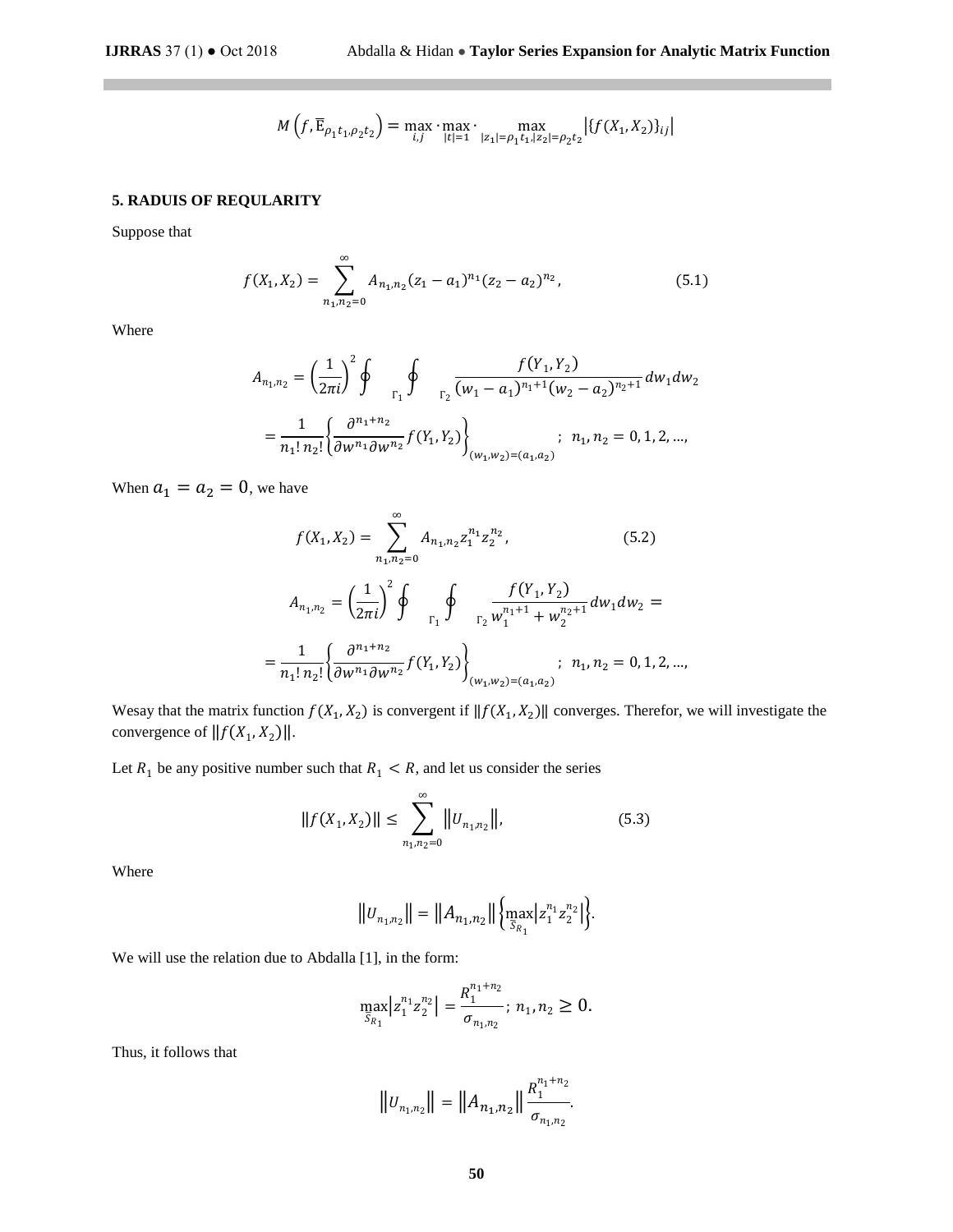Hence,

$$
\lim_{n_1 + n_2 \to \infty} \sup \|u_{n_1, n_2}\| \frac{1}{n_1 + n_2} = \frac{R_1}{R} < 1 \tag{5.4}
$$

If  $R_2$  is real number such that  $R_1 < R_2 < R$ , then, from (5.4), there exists an integer  $m_0$  such that

$$
||u_{n_1,n_2}|| < \left(\frac{R_2}{R}\right)^{n_1+n_2} \cdot n_1 + n_2 > m_0.
$$

i.e.

$$
\sum_{n_1,n_2=0}^{\infty} \|v_{n_1,n_2}\| < K + \sum_{n_1>m_0} (n_1+1) \left(\frac{R_2}{R}\right)^{n_1} < K + (1 - \frac{R_2}{R})^{-2} < \infty,
$$

where K denotes a positive finite numbers independent of  $n_1$  and  $n_2$ , and which does not retain the same values at different occurrences, here

$$
K=\sum_{0\leq n_1+n_2\leq m_0}^{\infty}\left|\left|U_{n_1,n_2}\right|\right|<\infty.
$$

Therefore the series (5.2) is absolutely and uniformly convergent in  $S_{R_1}$ . Since  $R_2$  can be chosen arbitrary near to  $R$ , then the following theorem follows.

**Theorem 5.1.** The matrix power series

$$
f(X_1, X_2) = \sum_{n_1, n_2=0}^{\infty} A_{n_1, n_2} z_1^{n_1} z_2^{n_2},
$$

Is absolutely and uniformly convergent in the open hypersphere  $S_R$ ;  $R > 0$  if

$$
\lim_{n_1+n_2} \sup \left\{ \frac{\left\| A_{n_1,n_2} \right\|}{\sigma_{n_1,n_2}} \right\}^{\frac{1}{n_1+n_2}} = \frac{1}{R} < \infty. \tag{5.5}
$$

**Remark 5.1.** Clearly if either  $n_1$  or  $n_2$  is equal 0, then  $f(X_1, X_2)$  in (5.2) becomes of one matrix  $X_1$  or  $X_2$ respetively.

# **REFERENCES**

- [1]. M. .Abdalla, On some convergence properties of matrix functions. MSc. Diss., South valley University, Egypt, 2010. (Lambert Academic Publishing, Germany. ISBN 978-3659-23592-4, (2012)).
- [2]. M. Abdalla and Z. M. Kishka, Analytic functions of complex matrices, Tran. J. Math. Anal. Appl., 2, (2014), 105-130
- [3]. R. Brualdi and D. Cvetkvić, A combinatorial approach to matrix theory and its applications, New York, 2009.
- [4]. N. J. Higham, Functions of matrices theory and computation, Siam, USA, 2008.
- [5]. B. Heidergott and A. Hordijk, Taylor series expansions for ststionary Makov chains, Adv. Appl. Prob., 35, (2003), 1046-1070.
- [6]. M. Jamei, Z. Moalemi, W. Koepf and H. M. Srivastava, An extension of the Taylor series expansion by using the bell polynomials, RACSAM., Published online: 30 June 2018.
- [7]. M. Jamei, Z. Moalemi, I. Area and J. Nieto, A new type of Taylor series expansion, Journal of Inequalities and Applications., Published online : 2018:116. Doi.org/10.1186/s13660018-1709-8.
- [8]. Z. Kishka, M. Abul-Ez, M. Saleem and H. Abd-Elmageed, L'Hospital rule for matrix functions, J. Egypt. Math. Soci., 21, (2013), 115118.